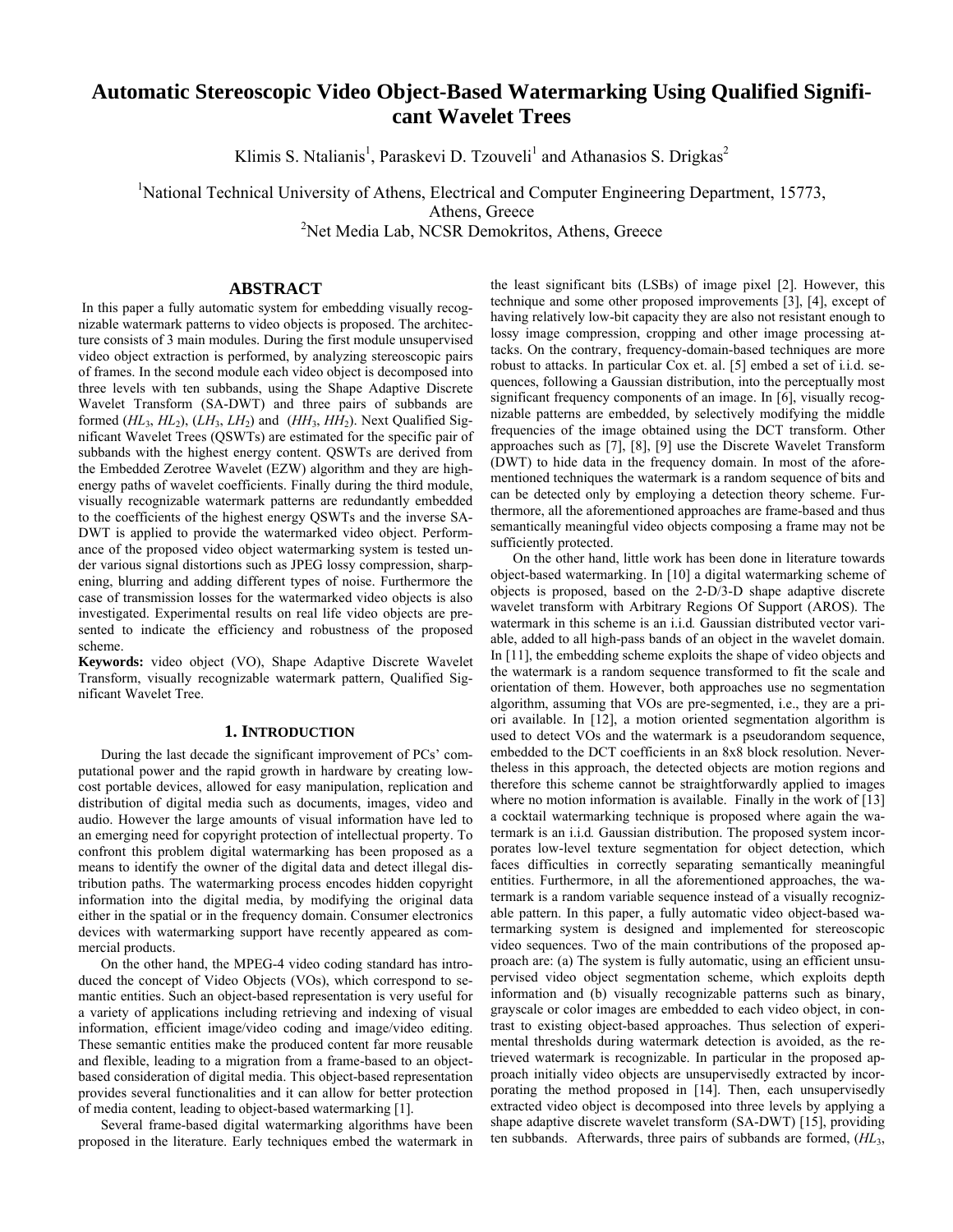$HL_2$ ),  $(LH_3, LH_2)$  and  $(HH_3, HH_2)$  and the pair with the highest energy content is selected. For this pair Qualified Significant Wavelet Trees (QSWTs) are detected [7] in order to select the coefficients where the watermark should be casted. QSWTs, which are based on the definition of the Embedded Zerotree Wavelet (EZW) algorithm [16], are high-energy paths of coefficients within the selected pair of subbands and enable adaptive casting of watermark energy in different resolutions, achieving watermark robustness. Then, the watermark pattern is redundantly embedded to both subbands of the selected pair, using a non-linear insertion procedure that adapts the watermark to the energy of each wavelet coefficient. Finally, the inverse SA-DWT is applied to produce the watermarked video object. Differences between the original and watermarked video objects are imperceptible to human eyes, while watermarked video objects are robust under different combinations of image processing attacks and transmission losses. Experimental results exhibit the efficiency of the proposed automatic video object-watermarking scheme.



**Figure 1:** Video object segmentation using the proposed tubeembodied Gradient Vector Flow (GVF) method [14]. (a,d) The "out" and "in" boundaries of the tubes around the video objects for a frame of the "Eye to Eye" sequence and the "Claude" sequence. (b,e) The gradient vector flow fields inside the tubes. (c,f) The detected video objects.

### **2. UNSUPERVISED VIDEO OBJECT SEGMENTATION**

The first module of the proposed watermarking scheme includes an efficient unsupervised video object segmentation process. In this paper, the fast and accurate video object extraction method proposed in [14] is incorporated, which exploits depth information. In particular, for each stereoscopic pair of frames initially the disparity field is computed followed by an occlusion detection and compensation algorithm [17]. This procedure leads to the estimation of an occlusion compensated depth map. Afterwards, a segmentation algorithm is applied to the depth map, providing a depth segments map. Depth information is an important feature for content description, since usually video objects are composed of regions located on the same depth plane [18]. However, object boundaries (contours) cannot be identified with high accuracy by a depth segmentation algorithm, mainly due to erroneous estimation of the disparity field, even after it has been improved by the occlusion detection and compensation algorithm. For this reason, contours of depth segments are refined using a Gradient Vector Flow (GVF) scheme [19]. In particular, inside each depth segment, a GVF field is computed, which is incorporated for adjusting the depth segment's contour. In our case, the GVF field is estimated only within a tube region, leading to a significant reduction of the computational complexity. The "out"-boundary of the tube coincides to the depth segment's contour, while the "in"-boundary is constructed by shrinking the "out"-boundary using an edge map constraint [14]. Finally an active contour is unsupervisedly initialized onto the "out"-boundary of the tube and is guided to the video object's boundary, driven by the tube-embodied GVF field. In Figure 1 the tube generation for a frame of the "Eye to Eye" sequence and a frame of the standard sequence "Claude" is presented, while in Figures 1(c,f) the detected video objects are shown.



**Figure 2:** SA-DWT decomposition of a video object. Arrows point from parent subbands to respective children subbands. "In-Node" coefficients are pixels that belong to the video object. "Out-Node" coefficients do not belong to the video object.

# **3. SHAPE ADAPTIVE DISCRETE WAVELET TRANSFORM AND QUALIFIED SIGNIFICANT WAVELET TREES**

Shape-adaptive discrete wavelet transform (SA-DWT) was proposed in [15], for efficiently coding arbitrarily shaped visual objects. The SA-DWT transforms the samples in an arbitrarily shaped region into the same number of coefficients in the subband domain, while preserving the spatial correlation, locality and self-similarity across subbands. Furthermore for a rectangular region, the SA-DWT becomes identical to the conventional wavelet transform. In the framework of video object watermarking, where regions of arbitrary shape are considered, the SA-DWT should be adopted as it is contoursensitive, providing exact values of the wavelet coefficients at the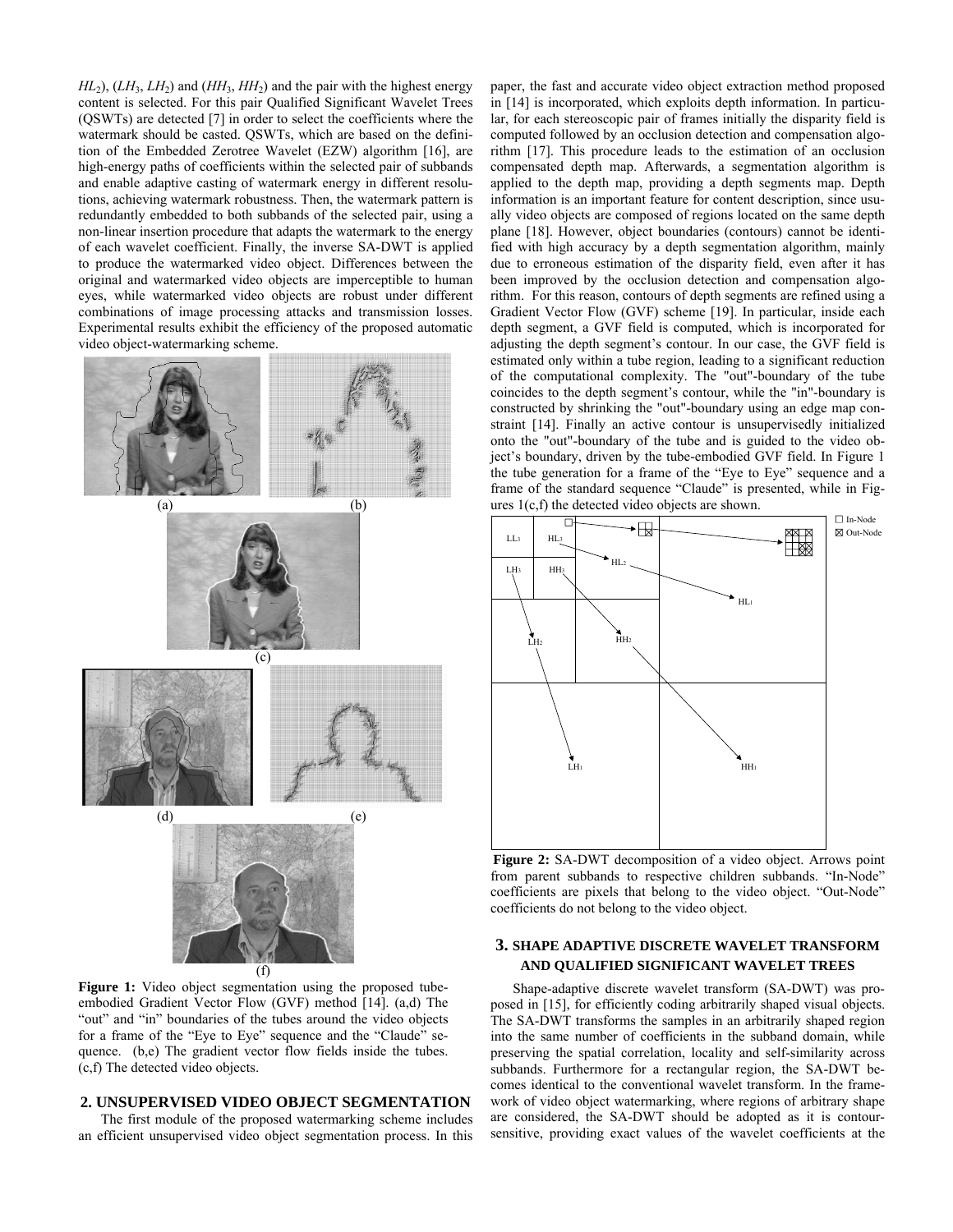border of each video object. On the contrary, the conventional DWT provides wavelet coefficients of usually higher (than the real) values in the borders of video objects, since the area around video objects (background area) is also considered. Thus more reliable QSWTs are detected when using the SA-DWT.

By applying the SA-DWT once to an area of arbitrary shape, four parts of high, middle, and low frequencies, i.e. *LL*1, *HL*1, *LH*1, *HH*1, are produced. Band  $LL_1$  ( $HH_1$ ) includes low (high) frequency components both in horizontal and vertical direction, while the  $HL_1$  ( $LH_1$ ), includes high (low) frequencies in horizontal direction and low (high) frequencies in vertical direction. Subband  $LL_1$  can be further decomposed in a similar way into four different subbands, denoted as *LL*2, *HL*2, *LH*2, *HH*2 respectively. This process can be repeated several times, depending on the specific application. An example of video the video object.

In the proposed video object watermarking scheme, coefficients with local information in the subbands are chosen as target coefficients for casting the watermark. Coefficients selection is based on Qualified Significant Wavelet Trees (QSWTs) derived from the Embedded Zerotree Wavelet algorithm (EZW) and the necessary definitions are given below.

*Definition 1*: An "In-Node" wavelet coefficient  $x_n(i,j) \in D$  is a parent of  $x_{n-1}(p,q)$ , where *D* is a subband labeled  $HL_n$ ,  $LH_n$ ,  $HH_n$ ,  $p=2i-1|2i, q=2j-1|2j, n>1, i>1$  and  $j>1$ . Symbol | corresponds to the OR-operator. The  $x_{n-k}(p,q)$  are called descendants of  $x_n(i,j)$ , for 1≤*k*<*n*.

*Definition 2*: If an "In-Node" wavelet coefficient  $x_n(i,j)$  and all its descendants  $x_{n-k}(p,q)$  for  $1 \leq k \leq n$  satisfy  $|x_n(i,j)| \leq T$ ,  $|x_{n-k}(p,q)| \leq T$  for a given threshold *T*,  $\forall$  *p*=2*i*-1|2*i*, *q*=2*j*-1|2*j*, then the tree  $x_n \rightarrow x_{n-1}$  … →  $x_{n-k}$  is called wavelet zerotree [16].

*Definition 3*: If an "In-Node" wavelet coefficient  $x_n(i,j)$  satisfies  $|x_n(i,j)| > T$ , for a given threshold *T*, then  $x_n(i,j)$  is called a significant coefficient [16].

*Definition 4*: If an "In-Node" wavelet coefficient  $x_n(i,j) \in D$ , where *D* is one of the subbands labeled  $HL$ <sub>n</sub>,  $LH$ <sub>n</sub>,  $HH$ <sub>n</sub>, satisfies  $|x_n(i,j)| > T_1$  and its "In-Node" children  $x_{n-1}(p,q)$  satisfy  $|x_n-1| > T_1$  $\{1(p,q)|\geq T_2\}$ , for given thresholds  $T_1$  and  $T_2$ ,  $\forall$   $p=2i-1|2i$ ,  $q=2j-1|2j$ , then the "In-Node" parent  $x_n(i,j)$  and its "In-Node" children  $x_{n-1}(p,q)$ are called a Qualified Significant Wavelet Tree (QSWT).

```
t=0 QSWT[t]=Ø
For i=1 to N \sqrt{*} NxM is the size of subband LH<sub>3</sub>. */
       For j=1 to M If x3(i,j)∈LH3 is "In-Node" AND x3(i,j)≥T1
              If \ell x2(2*i-1, 2*j-1) ∈LH2 is "In-Node" 
                  AND x_2(2^*i-1, 2^*j-1) \geq T_2 AND x2(2*i-1, 2*j) ∈LH2 is "In-Node" 
                   AND x_2(2^*i-1, 2^*j) \geq T_2AND x_2(2^*i, 2^*j-1) \in LH_2 is "In-Node"
                   AND x_2(2^*i, 2^*j-1) \geq T_2AND x_2(2^*i, 2^*j) ∈ LH<sub>2</sub> is "In-Node"
                   AND x_2(2^*i, 2^*j) \geq T_2 } 
                  QSWT[t]=x_3(i, j) + x_2(2 \cdot i-1, 2 \cdot j-1) + x_2(2 \cdot i-1, 2 \cdot j) ++x_2(2^*i, 2^*j-1)+x_2(2^*i, 2^*j)t=t+1 End If 
           End If 
        End For j 
  End For i
```
**Figure 3**: Pseudocode for the qualified significant wavelet trees (QSWTs) estimation

object decomposition into three levels with ten subbands using the SA-DWT is depicted in Figure 2. In this figure, a parent-child relationship is defined between wavelet coefficients at different scales, corresponding to the same location. For example, the subbands *LH*3,  $LH_2$ ,  $LH_1$  follow a parent-child relationship. The coefficient at the highest level is called the parent, and all coefficients corresponding to the same spatial location at the lower levels of similar orientation are called children. For a given parent, the set of all coefficients at all finer scales of similar orientation corresponding to the same location are called descendants. In Figure 2 arrows point from parent pixels/subbands to the respective children pixels/subbands. The wavelet coefficients can be distinguished into two types; the "In-Node" coefficients which belong to the video object area and the "Out-Node" coefficients which do not belong to

## **4. VIDEO OBJECT WATERMARKING: EMBEDDING AND EXTRACTION METHODS**

After unsupervised video object extraction is accomplished, each video object is decomposed into three levels with ten subbands, using the SA-DWT. In the following, the watermark image, which is a visually recognizable pattern, is redundantly embedded to the host video object, by modifying the QSWT coefficients of one of its subband pairs. In particular, for each video object three pairs of subbands are examined (since the decomposition is performed into three levels) for possible watermark casting; pair *P*1 consisting of subbands (*HL*3, *HL*<sub>2</sub>), pair  $P_2$  of subbands (*LH*<sub>3</sub>, *LH*<sub>2</sub>) and finally pair  $P_3$  of (*HH*<sub>3</sub>, *HH*<sub>2</sub>). The pair of the highest energy content compared to the other two pairs is selected as the most appropriate for watermark casting.

Let us denote as  $E_{P_k}$  the energy of  $P_k$ ,  $k=1,2,3$ , which is defined as the sum of the squares of "In-Node" wavelet coefficients of the respective pair of subbands *Pk*.

$$
E_{p_k} = \sum_{i} \sum_{j} [x_3(i,j)]^2 + \sum_{p} \sum_{q} [x_2(p,q)]^2 \ k=1,2,3
$$
 (1)

where  $x_3(i,j)$  is an "In-Node" wavelet coefficient of the respective subband, *x<sub>3</sub>*(*i,j*)∈  $R_k$ ,  $k=1,2,3$ , with  $R_1=HL_3$ ,  $R_2= LH_3$  and  $R_3=HH_3$ . Similarly,  $x_2(p,q) \in S_k$ ,  $k=1,2,3$ , with  $S_1 = HL_2$ ,  $S_2 = LH_2$  and  $S_3 = HH_2$ .

Then the most appropriate pair for watermark casting is selected as the one that maximizes the energy,

$$
\hat{k} = \underset{k=1,2,3,}{\arg \max} E_{p_k}
$$
\n(2)

#### *4.1 The Watermark Embedding Method*

After selecting the pair of subbands with the highest energy content, QSWTs are detected for the selected pair  $P_{\hat{k}}$  and the visually recognizable watermark is cast by modifying the values of the detected QSWTs. In order to estimate the QSWTs, we need to determine the two threshold parameters  $T_1$ ,  $T_2$ . In our case, the average values over all "In-Node" wavelet coefficients of the respective subbands of the selected pair are used as threshold values,

$$
T_1 = \frac{1}{N_1} \sum_{i} \sum_{j} |x_3(i, j)|, \text{ "In-Node" } x_3(i, j) \in R_{\hat{k}} \tag{3a}
$$

$$
T_2 = \frac{1}{N_2} \sum_{p} \sum_{q} \left| x_2(p,q) \right|, \text{``In-Node''} \ x_2(i,j) \in S_{\hat{k}} \tag{3b}
$$

where  $N_1$  ( $N_2$ ) is the number of "In-Node" wavelet coefficients of  $R_{\hat{k}}(S_{\hat{k}})$ .

QSWTs are detected using these threshold values. To better clarify the proposed algorithm, a piece of pseudo-code is given in Figure 3.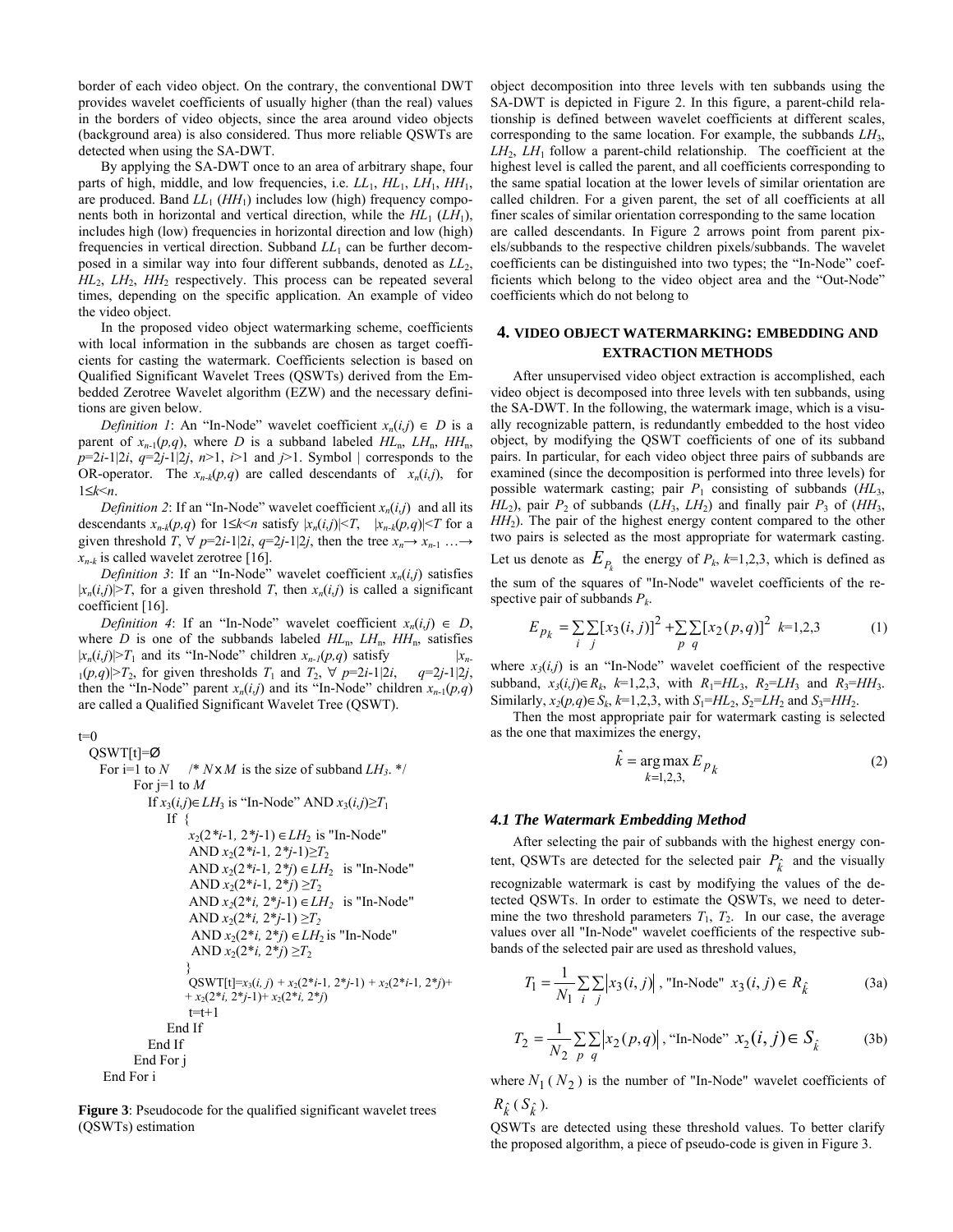

**Figure 5:** Watermark extraction method.

$$
x'_{2}(r,s) = x_{2}(r,s) \cdot (1 + c_{2} \cdot w(m',l')) \tag{5}
$$

For simplicity purposes, we assume that pair  $P_2$  has been selected and that all four children  $x_2(p,q)$  of parent  $x_3(i,j)$  are "In-Node" wavelet coefficients. Other cases, where only some of the children are "In-Node" coefficients, can be addressed in a similar way.

Assuming that the watermark pattern is of size *a*x*b*, the *a*x*b* largest values of array QSWT[t] (see Figure 3) are selected to cast the watermark. Let us assume that the  $x_3(m, l)$  wavelet coefficient is the nth significant value of array QSWT[t], with  $n \le a \cdot b$ . Then, the value of  $x_3(m, l)$  is modified as

$$
x'_3(m,l) = x_3(m,l) \cdot (1 + c_3 \cdot w(m',l')) \tag{4}
$$

where  $w(m', l')$  is the nth greatest gray-scale value of the digital watermark,  $c_3$  is a scaling constant that balances the robustness of watermark casting and  $x'_{3}(m, l)$  is the modified wavelet coefficient. As is observed, the nth significant value of array QSWT[t] is modified by the nth greatest value of the watermark image. Small values of  $x_3(m, l)$  are modified by small values of the watermark image to avoid image artifacts, while when  $x_3(m, l)$  is large the watermark energy is increased for robustness.

The child coefficient of  $x_3(m, l)$  is modified in a similar way. In particular, among all children of  $x_3(m, l)$  the child with the maximum wavelet coefficient is selected and used for watermark casting.

where  $x_2(r, s)$  is the child of  $x_3(m, l)$  with the maximum wavelet coefficient value:

$$
x_2(r,s) = \max\{x_2(2m-1,2l-1), x_2(2m,2l-1),
$$
  

$$
x_2(2m-1,2l), x_2(2m,2l)\}\
$$
 (6)

In the previous equation and without loss of generality, we have assumed that all children of  $x_3(m, l)$  are "In-Node" wavelet coefficients.

Finally the inverse SA-DWT is applied to the modified and unchanged subbands to form the watermarked video object. A graphical representation of the watermark embedding method can be seen in Figure 4. In this figure arrows show the flow direction of the process from step 1 (video object extraction) to step 5 (inverse SA-DWT).

#### *4.2 The Watermark Extraction Method*

The watermark extraction method uses the original host video object and the scaling constants  $(c_2 \text{ and } c_3)$  to extract the watermark pattern (if present) from the video object under question. Towards this direction the following steps are performed:

*Step 1*: Initially the original video object  $V<sub>o</sub>$  and the video object under question  $V_q$  are decomposed into three levels with ten subbands using the SA-DWT,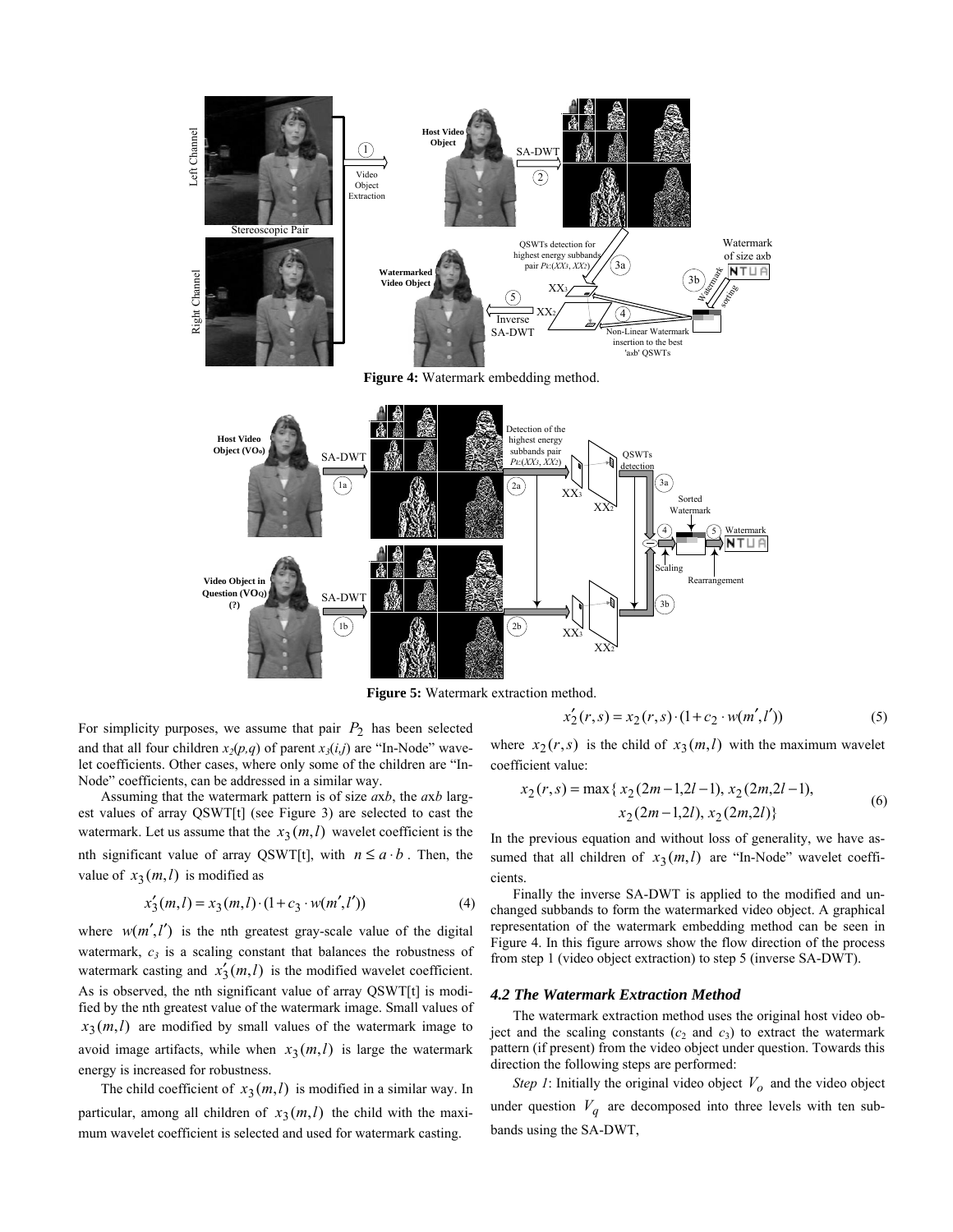$$
V_{o,w} = \text{SA-DWT}(V_o)
$$
 (7a)

$$
V_{q,w} = SA-DWT(V_q)
$$
 (7b)

where  $V_{o,w}$  and  $V_{q,w}$  correspond to the shape adaptive wavelet transforms of video objects  $V_o$  and  $V_q$  respectively.

*Step 2*: The highest energy pair of subbands is detected for the video object  $V_{o,w}$  using equation (2). Let us assume that  $x_3^o$  is one of the  $a \cdot b$  most significant wavelet coefficients of object  $V_{a,w}$  in the selected subband pair of the third decomposition level. The respective wavelet coefficient of object  $V_{q,w}$  is denoted as  $x_3^q$ . Then, the watermark is extracted by solving equation (4) with respect to the gray-scale values of the watermark

$$
\hat{w}_3 = (x_3^q - x_3^q) / (x_3^o \cdot c_3)
$$
\n(8)

where  $\hat{w}_3$  refers to respective estimated gray-scale value of the watermarked pattern as is obtained from the third resolution level. This value may differ from the original watermark values, since several image processing attacks can be performed on the watermarked image.

Similarly, we can estimate the same watermark value from the second decomposition level.

$$
\hat{w}_2 = (x_2^q - x_2^o) / (x_2^o \cdot c_2)
$$
\n(9)

where  $x_2^q$ ,  $x_2^o$  are the respective wavelet coefficients at second decomposition level of  $V_{o,w}$  and  $V_{q,w}$ .

*Step 3*: The estimated gray-scale values  $\hat{w}_3$  and  $\hat{w}_2$  are first averaged and then rearranged to form the watermark pattern. Rearrangement is performed since the values of the watermark pattern have been sorted before watermark casting as described in Section IV. A graphical representation of the watermark extraction method can be seen in Figure 5. In this Figure arrows show the flow direction of the process from step 1 (video objects SA-DWT) to step 5 (watermark rearrangement).

### **5. EXPERIMENTAL RESULTS**

The effectiveness and robustness of the proposed video object watermarking system has been extensively tested under various image processing attacks, using real life stereoscopic video sequences. In Figures 6 and 7 two frames of the "Eye2Eye" sequence are presented, which are used for evaluation purposes. This sequence is a stereoscopic television program of about 25 minutes total duration (12,739 frames at 10 frames/sec) and was produced in the framework of the ACTS MIRAGE project in collaboration with AEA Technology and ITC. Left channels of the stereoscopic pairs are depicted in Figures  $6(a)$  and  $7(a)$ , while the unsupervisedly extracted foreground video objects are depicted in Figures 6(b) and 7(b), using the method reported in Section II. In the performed experiments, a grayscale image of size 6x20 pixels containing the characters "NTUA" is used as watermark pattern for the host video object of Figure 6(b) and a binary image of size 8x22 with characters "IVML" for the host video object of Figure 7(b). The watermark patterns are shown in Figures 6(c) and 7(c).

Then according to the sizes of the watermark images, the top 120 values and the top 176 values of QSWTs are selected for embedding the watermarks in the first and second case respectively. Furthermore

for simplicity in our experiments  $c_2$  and  $c_3$  are constants in all frequency bands and equal to  $c_2=0.1$  and  $c_3=0.15$  respectively. The watermarked video objects are depicted in Figures 6(d) and 7(d).



**Figure 6:** (a) Original left channel of a stereoscopic pair (b) Unsupervisedly extracted original foreground video object (c) Watermark pattern and (d) Watermarked video object.



**Figure 7:** (a) Original left channel of a stereoscopic pair (b) Unsupervisedly extracted original foreground video object (c) Watermark pattern and (d) Watermarked video object.

As it can be observed in both cases the embedded watermarks are imperceptible. Additionally Table I contains the extraction results from Figures 6(d) and 7(d) (without any attacks) using the proposed method. In the same table the PSNR values of the video objects after embedding the watermark patterns are also provided. In the performed experiments PSNR is computed by:

$$
PSNR = 10 \log_{10} \frac{255^2}{\frac{1}{a(V_o)} \sum_{i} \sum_{j} [V_o(i, j) - V_q(i, j)]^2}
$$
(10)

where  $a(\cdot)$  is a function that returns the number of pixels of an arbitrarily shaped region and  $V_o(i, j)$ ,  $V_q(i, j)$  are the pixel values of objects  $V_o$  and  $V_q$  respectively.

In the following, the robustness of the proposed system under various attacks such as JPEG lossy compression, gaussian noise, blurring, sharpening and lossy transmission is investigated. Furthermore, an objective criterion is used to evaluate how close is the extracted watermark image to the original one. In our case, the correlation coefficient is selected as appropriate similarity measure. Let us denote as **w** the vector containing the gray-scale values of the original water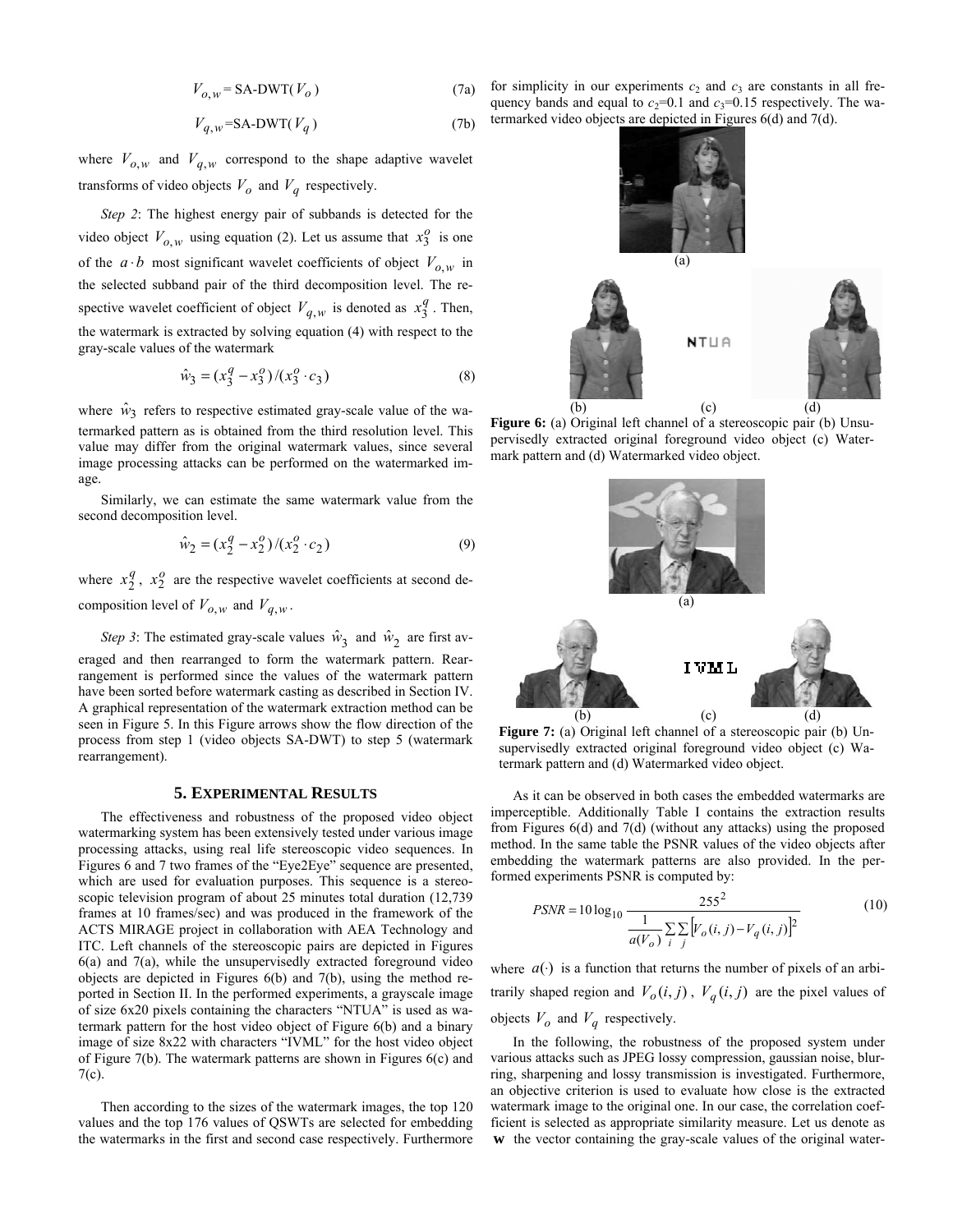mark and as **w**′ the vector containing the values of the estimated watermark. Then, the standard correlation coefficient is defined as:

$$
\rho = \frac{\sum (\mathbf{w} - \overline{w})(\mathbf{w}' - \overline{w}')}{\sqrt{\sum (\mathbf{w} - \overline{w})^2} \sqrt{\sum (\mathbf{w}' - \overline{w}')^2}}
$$
(11)

where  $\overline{w}$  is the mean value of **w** and  $\overline{w}'$  the mean value of **w**'.

Correlation can be used as a complimentary criterion to the subjective interpretation of extracted visually recognizable images and it is useful for automatic detection of watermarked video objects.

**TABLE I**  WATERMARK EXTRACTION FROM VIDEO OBJECTS OF FIGURES 6(d) AND 7(d)

| WITHOUT ATTACK                                                                      |              |                     |  |  |  |
|-------------------------------------------------------------------------------------|--------------|---------------------|--|--|--|
|                                                                                     | 1 st<br>case | $\gamma$ nd<br>case |  |  |  |
| Embedded watermark                                                                  | NTUA         | IVML                |  |  |  |
| $PSNR$ (dB)                                                                         | 44.3         | 45.7                |  |  |  |
| Extracted watermark                                                                 | NTUA         | IVML                |  |  |  |
| <b>TABLE II</b><br>WATERMARK EXTRACTION FROM VIDEO OBJECT OF FIGURE 6(d) IN CASE OF |              |                     |  |  |  |

| <b>JPEG COMPRESSION</b>    |       |      |      |  |  |  |
|----------------------------|-------|------|------|--|--|--|
| <b>Compression Ratio</b>   | 23.4  | 28.1 | 35.4 |  |  |  |
| <b>PSNR</b>                | 34.4  | 32.  |      |  |  |  |
| <b>Extracted Watermark</b> |       |      |      |  |  |  |
|                            | 0.874 |      |      |  |  |  |
|                            |       |      |      |  |  |  |

WATERMARK EXTRACTION FROM VIDEO OBJECT OF FIGURE 7(d) IN CASE OF JPEG COMPRESSION

| <b>Compression Ratio</b>   | 21.9 | 25.2 | 31.4 |  |  |  |
|----------------------------|------|------|------|--|--|--|
| <b>PSNR</b>                | 37.  | 35.7 |      |  |  |  |
| <b>Extracted Watermark</b> |      |      |      |  |  |  |
|                            | 0.99 |      |      |  |  |  |
| TABLE D                    |      |      |      |  |  |  |

WATERMARK EXTRACTION FROM VIDEO OBJECT OF FIGURE 6(d) IN CASE OF GAUSSIAN NOISE AND IMAGE PROCESSING ATTACKS

| Image Operation         | <b>Gausian Noise</b> | Sharpen | <b>Blur</b> |
|-------------------------|----------------------|---------|-------------|
| <b>PSNR</b>             | 292                  | 30.2    | 23.5        |
| <b>Extracted Water-</b> |                      |         |             |
| mark                    |                      |         |             |
|                         | በ ዩዩ6                |         |             |

### *5.1 Robustness against JPEG Lossy Compression*

Table II shows the watermark extraction results from JPEGcompressed versions of the watermarked video object of Figure 6(d), with compression ratios of 23.4, 28.1, and 35.4. Similar results in case of the host video object of Figure 7(d) are presented in Table III, where the compression ratios in this case are 21.9, 25.2 and 31.4. As it can be observed the extracted watermark image is still in viewable even under the highest compression ratios. The difference in quality between the extracted binary and grayscale watermark images is also evident. This is however expected and justified since during binary watermark detection only two levels should be distinguished in contrast to the grayscale case where 256 levels exist. Furthermore high values of both correlation criteria and in all cases are in total agreement to the extracted visually recognizable patterns.

#### *5.2 Robustness against Noise and Image Processing Attacks*

Robustness of the proposed scheme against gaussian noise and image processing attacks such as sharpening and blurring is investigated in this subsection. In particular during transmission, noise may be added to watermarked video objects, which can be modeled in some cases as gaussian noise. On the other hand, sharpening operations are usually performed to enhance the quality of original video objects, while smoothing operations, which blur video objects, are used to decrease artifacts, created by transmission channels of poor quality. In Table IV watermark extraction results are presented for video object of Figure 6(d). Similar results for the second case [video object of Figure 7(d)] are depicted in Table V. In both Tables and for all cases the extracted watermark patterns are highly correlated to the original watermarks and are clearly recognizable.

**TABLE V**  WATERMARK EXTRACTION FROM VIDEO OBJECT OF FIGURE 7(d) IN CASE OF GAUSSIAN NOISE AND IMAGE PROCESSING ATTACKS

| Image Operation         | <b>Gausian Noise</b> | <b>Sharpen</b>   | <b>Blur</b> |
|-------------------------|----------------------|------------------|-------------|
| <b>PSNR</b>             | 30.4                 |                  | 24.8        |
| <b>Extracted Water-</b> | 1 VM L               | <b>IVML IVML</b> |             |
| mark                    |                      |                  |             |
|                         | በ 912                | በ ዓንን            | 0.95        |

**TABLE VI:**

WATERMARK EXTRACTION FROM VIDEO OBJECT OF FIGURE 6(d) IN CASE OF MIXED IMAGE PROCESSING ATTACKS AND JPEG COMPRESSION

| Image Operations        | $Sharpen +$ | Sharpen + Blur under          |  |
|-------------------------|-------------|-------------------------------|--|
|                         | <b>Blur</b> | <b>JPEG</b> compression ratio |  |
|                         |             | $=15.7$                       |  |
| <b>PSNR</b>             | 30.7        | 27.4                          |  |
| <b>Extracted Water-</b> |             |                               |  |
| mark                    |             |                               |  |
|                         | 0 741       | 0.653                         |  |

**TABLE VII:**

WATERMARK EXTRACTION FROM VIDEO OBJECT OF FIGURE 7(d) IN CASE OF MIXED IMAGE PROCESSING ATTACKS AND JPEG COMPRESSION

| <b>Image Operations</b>         | $Sharpen +$<br>Blur | Sharpen + Blur under<br>JPEG compression ra-<br>tio = $16.3$ |
|---------------------------------|---------------------|--------------------------------------------------------------|
| <b>PSNR</b>                     | 33.2                | 29.6                                                         |
| <b>Extracted Water-</b><br>mark | INML                | тумь                                                         |
|                                 | 0.892               | 0 847                                                        |

# *5.3 Robustness against Combinations of Image Processing Operations and JPEG Compression*

A very interesting and common category of attacks combines mixed image processing operations together with JPEG compression. Mixed image processing operations can enhance the overall quality of video objects, while JPEG compression decreases the data size of the final video objects. In our experiments sharpening and blurring operations are performed to the watermarked video objects of Figures 6(d) and 7(d) and then JPEG compression is applied. Tables VI and VII show the watermark extraction results for the two video objects. The video object of Figure 6(d) is enhanced and afterwards compressed with ratio 15.7 providing a PSNR value of 27.4 dB. Similar image processing operations are performed to the video object of Figure 7(d), where now the compression ratio is 16.3 providing PSNR equal to 29.6 dB. Again, in all cases the extracted watermark patterns are highly correlated to the original watermarks, while the contained characters in each pattern are in most cases easily recognizable.

### *5.4 Robustness against JPEG Compression and Lossy Transmission*

In this subsection the case of JPEG compression and lossy transmission is investigated. Such an attack is common since images may be compressed before transmission, while in unstable QoS networks (e.g. mobile) transmission losses are usual. In our experiments and for each JPEG-compressed watermarked VO, lossy transmission simulations were performed for different Bit Error Rates (BERs). Results are presented for 3 different BERs of  $3x10^{-4}$ ,  $1x10^{-3}$  and  $3x10^{-3}$ , consider